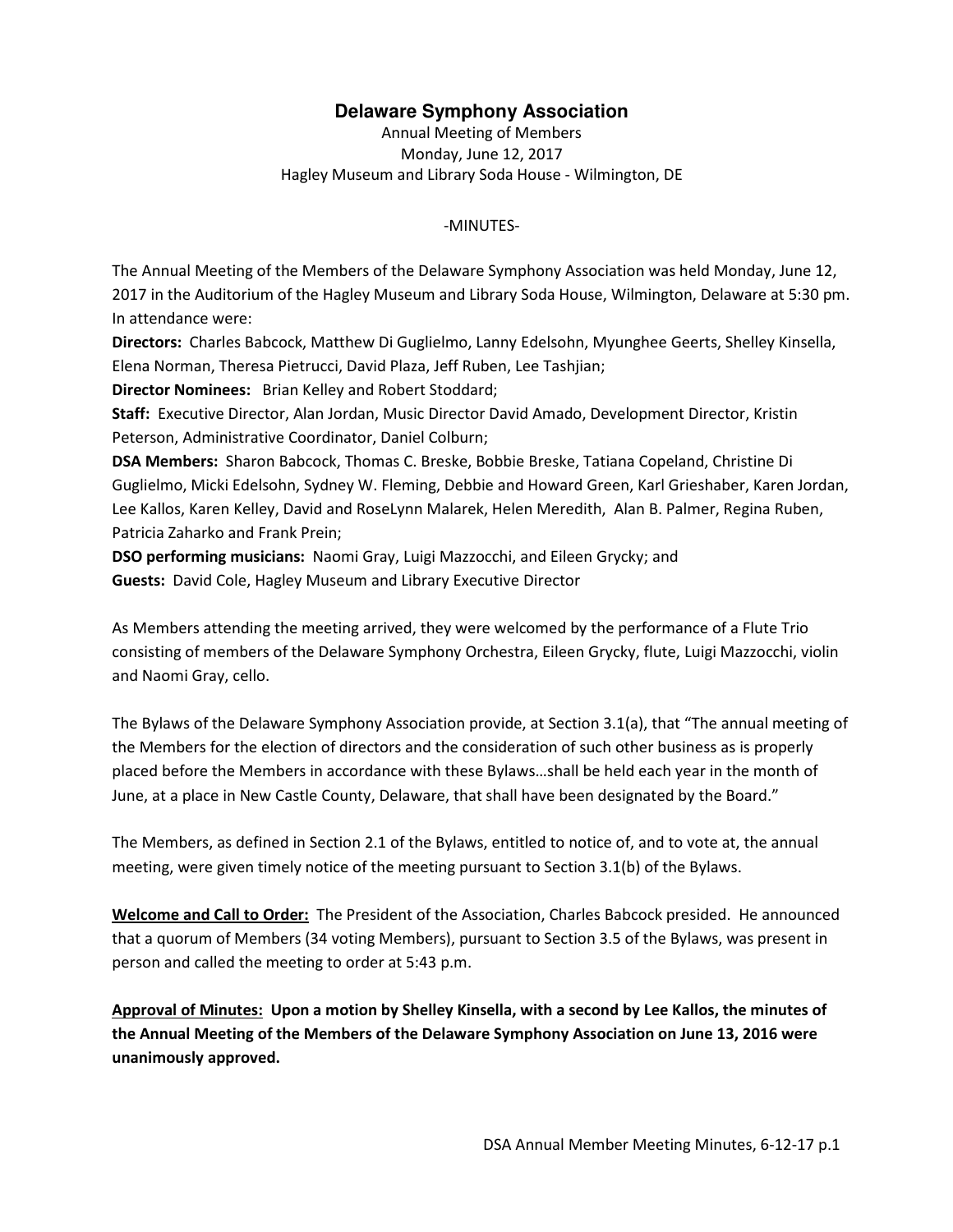**Financial Report:** I. David Plaza, Treasurer, presented a financial report on behalf of the Finance Committee, a copy of which is attached to these minutes. His report included a review of the 2017 Fiscal Year Financial Results, including an income and expense analysis and a review of 2017 Key Points.

**Artistic Report:** David Amado described the forthcoming 2017-2018 Symphony season. Copies of the new season brochure were available for the Members in attendance. David provided a brief summary of some highlights of the current season (almost completed) and remarked about what stands out about last year: concert at Longwood Gardens (June 25<sup>th</sup>), Naxos Two Guitars Recording, Family Concerts and a Classics concert repeated downstate in Dover, one piece in particular "Words and Music" as it's so important to challenge ourselves and be open to new experiences as shepherds of new works. It's a part of our obligation – pushing boundaries here and there.

A musical interlude followed by the Flute Trio who performed the Haydn's London Trio No. 1 in C major, Andante, Allegro moderato.

**Administrative Report:** Executive Director, Alan Jordan, reported that we moved all 5 Classics series concerts to Copeland Hall, we returned to reserved seating, we changed our pricing structure all with positive results and a 75% increase in subscribers. We performed the first Family Concerts in 7 years and had downstate performances as well. We're facing reduced state funding and need the help of our patrons as voters more than ever. We also need volunteers, those who advocate for the arts and reflect the diverse culture of our community. We've hired a new Development Director, Kristin Peterson. Thanks to David Amado, our musicians, our Directors and patrons for a successful season.

**Marketing Committee Presentation:** Committee Chair Lee Tashjian reported the DSO engaged Wilmington-based Trellist Marketing/Technology to conduct an audit of the Orchestra's marketing and promotional activities, which resulted in the recommendation to pursue four projects:

- A database list consolidation (complete)
- A brand identification and strategy exercise (complete)
- A marketing strategy (near completion)
- A new website design (near completion)

Trellist used the DSO's mission, core values and strategic plan as a starting point to re-brand the Orchestra. In addition, they convened several focus groups of DSO patrons to gather information and opinions. The result is our new tag line "Beyond Words". The new logo was also displayed (see attached).

**Election of Directors, Recognition of Retiring Directors:** Led by Nominating and Governance Committee member Elena Norman, the Members proceeded to elect each of the following individuals to the Board of Directors upon the strong recommendation of the existing Board of Directors, pursuant to Article IV of the Bylaws:

- Dr. Lanny Edelsohn, for the Class of 2020, to a second full term; his first term having expired at the 2017 annual meeting.
- Jennifer Golek, PhD, for the Class of 2020, to a second full term; her first term having expired at the 2017 annual meeting, and